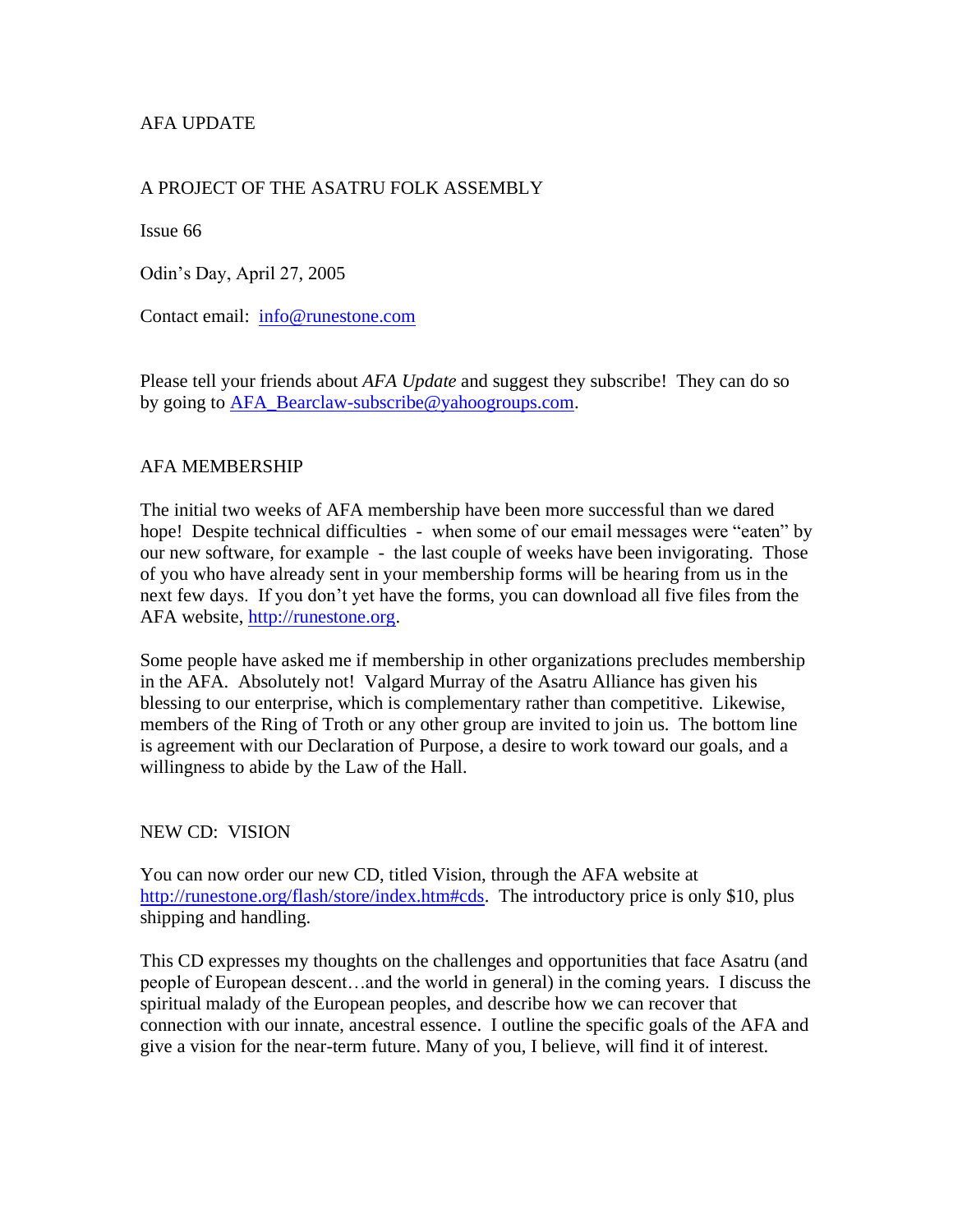#### NORWEGIAN WOLVES UPDATE

Kimberley Remen is continuing her correspondence with organizations in Norway regarding the critical situation of the country's endangered and besieged wolf population. She has obtained permission for the AFA to use some outstanding photographs of these magnificent animals, which we will be including on our web site. This will be a longterm project for the AFA but I feel it is an area where we can make a positive contribution. If we destroy the wildness that surrounds us in nature, we will destroy the wildness in our own hearts as well - and that must not happen!

#### ROBERT E. HOWARD: SOME REFLECTIONS

A few nights ago, I watched the movie Conan the Barbarian, in the DVD version. While no one is likely to claim that this entertaining epic is Academy Award material, I find it a refreshing recapitulation of much that is important to our Way. Heroism, revenge, loyalty to one's people, even a valkyrie-like figure - it's all there, accompanied by some great one-liners that summarize much deeper truths.

I was distressed, however, to see that the original ending had been swapped for a much weaker one, and that inferior dialogue had been added in some places. The result was a dilution and distraction from the main theme. Nevertheless, this decay of the original movie reinforces an opinion that Conan's creator, Robert E. Howard, would agree with namely, that we live in a degenerate age.

By the way, if you're interested in Howard and his work I urge you to see a movie called The Whole Wide World, chronicling the life of this complex and tragic author. And by all means, read his stories if you want heroic tales well told!

Coincidentally, the week's mail brought notice of the annual "Robert E. Howard Days" held in Cross Plains, Texas, where Howard lived out most of his life. It is scheduled for June 10 and 11 and you can get information from Project Pride, PO Box 534, Cross Plains, TX 76443.

#### RUNE AND LORE CLASSES

The AFA sponsors twice-monthly classes on the runes and on Eddic lore in the Sacramento area. Anyone interested in attending can contact us at  $afa@$  lanset.com.

#### DONATIONS!

The Asatru Folk Assembly is a 501 c (3) religious organization, and donations to it are tax-deductible.